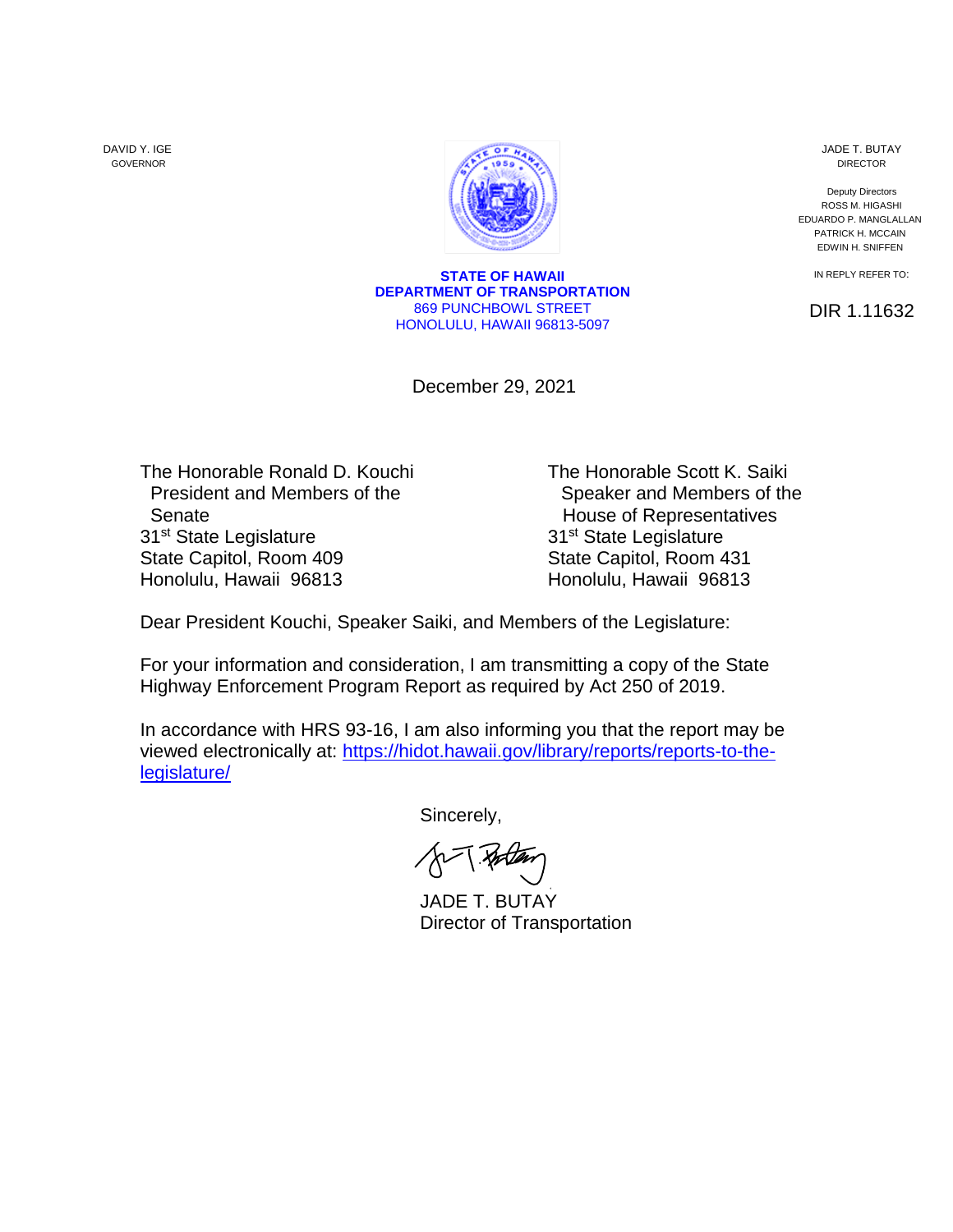# DEPARTMENT OF TRANSPORTATION'S

# REPORT TO LEGISLATURE

OF

# THE STATE OF HAWAII

# REQUIRED UNDER

# SECTION 291C-111.5, HAWAII REVISED STATUTES

# **ANNUAL REPORT: "STATE HIGHWAY ENFORCEMENT PROGRAM" FROM ACT 250 SESSION LAWS OF HAWAII 2019**

**STATE OF HAWAII DEPARTMENT OF TRANSPORTATION DECEMBER 2021**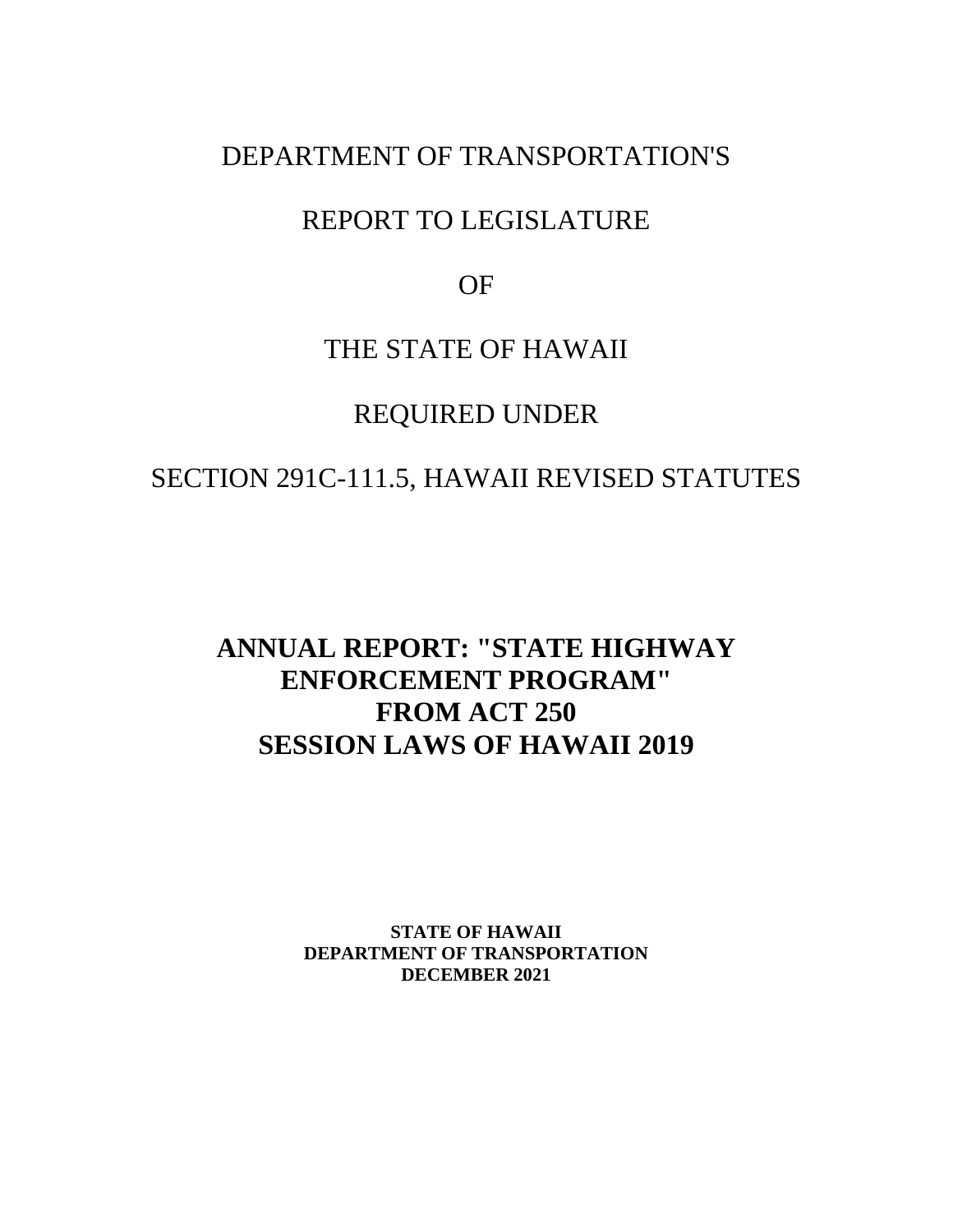## DEPARTMENT OF TRANSPORTATION'S REPORT TO THE LEGISLATURE OF THE STATE OF HAWAII

## REQUIRED UNDER

#### SECTION 291C-111.5 HAWAII REVISED STATUTES

## **Annual Report to the Hawaii Legislature on the State Highway Enforcement Program**

#### Introduction:

Section 291C-111.5 Hawaii Revised Statutes (HRS) requires the Department of Transportation (DOT) to report annually on the status and progress of the state highway enforcement program, including all moneys deposited into and expended from the State Highway Fund.

#### **Surcharge**

For fiscal year 2021 (July 1, 2020 – June 30, 2021), the total surcharge amount collected statewide was \$18,770:

Honolulu - \$2,580 Kauai - \$15,825 Maui - \$365

As required by Act 250, the DOT disbursed the following amounts to the counties that issued the citations:

Honolulu - \$1,290 Kauai - \$9,712.50 Maui - \$182.50

#### **Enforcement**

During fiscal year 2021 (July 1, 2020 – June 30, 2021), the county police departments issued the following number of citations for Section 291C-111.5 HRS violations:

Honolulu Police Department - 2 citations

Kauai Police Department- 72 citations

Maui Police Department - 21 citations